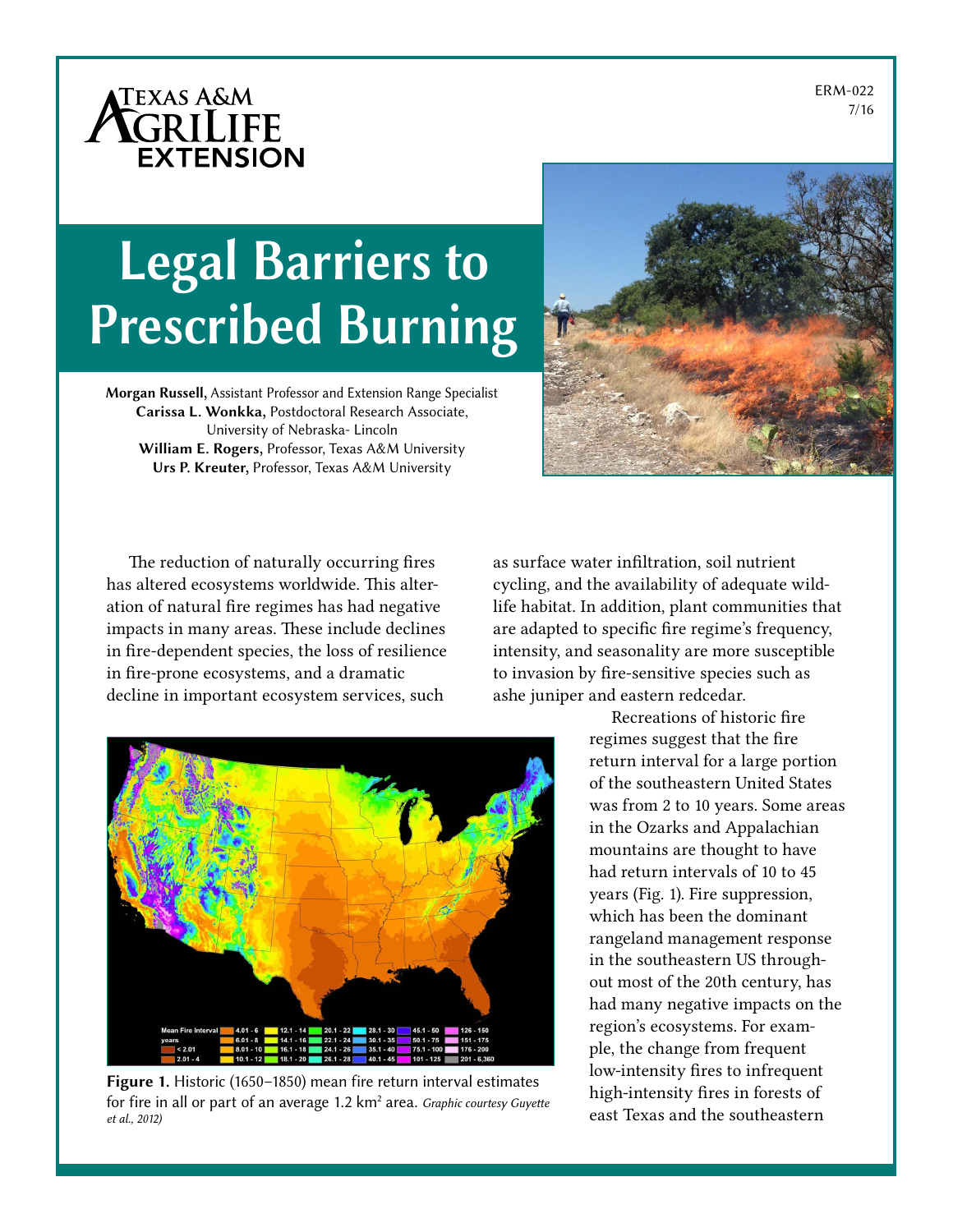United States has caused many loblolly pine trees to be replaced by less valuable forest species. This change results in lower forage productivity, decreased diversity of native species, and degraded habitat for grassland birds and mammals—many of which have become threatened or endangered.

Fuel accumulation is inevitable when fire is taken out of the range management scheme. The buildup of flammable plant tissues increases the likelihood of a wildfire that is much more intense than fires in areas where fuels are managed. This increased

intensity causes fires that are difficult to control and more likely to destroy property and injure people. In addition, severe fires in systems that are adapted to frequent low-intensity fires can alter the structure and composition of existing plant communities. These changes often reduce overall plant community resilience, which, in turn, decreases ecosystem function. In extreme cases, wildfires resulting from fuel accumulation can increase rangeland degradation and soil erosion as well as injury, loss of life and property, and enormous fire control expenditures.

So what options exist to combat the problems that fire suppression has created? Prescribed burning can mimic historical fire regimes under specific circumstances. It is a cost-effective tool for managing and restoring ranges and forests. Prescribed burning can manage vegetation using a natural process that is integral to native plant communities. Unfortunately, the liability and risks associated with the practice keep prescribed burning from being used extensively. For many landowners, potential lawsuit and litigation costs are important considerations when deciding whether to use fire as an ecosystem management tool.



Figure 2. Map of prescribed fire liability standard in each state. Medium gray states prescribe a gross negligence standard, light gray states prescribe simple negligence for burners, dark gray state have case law or statutory language supporting strict liability for escaped prescribed fires, and white states have a liability standard that is undefined statutorily and usually follow simple negligence rules as established by case law. *Used with permission from John Wiley and Sons.*

#### Prescribed fire liability

Generally, civil liability standards in the United States for prescribed burning fall into three distinct categories (Fig. 2):

#### *Strict liability*

- Holds a burner liable for any property damage caused by an escaped prescribed burn or spot fire from the prescribed burn regardless of the action taken by the burner to prevent fire escape
- This is the highest level of liability for anyone using prescribed burning
- Only 5 states have standards that suggest strict liability, although the statutes do not all explicitly state that strict liability is the standard

### *Simple negligence*

- Requires the burner to practice reasonable care during a prescribed burn
- This is the most common liability standard for prescribed burning; Texas and 42 other states, follow simple negligence standards
- Requires the plaintiff to show the burner acted negligently in order for the burner to be liable for damage caused by a pre-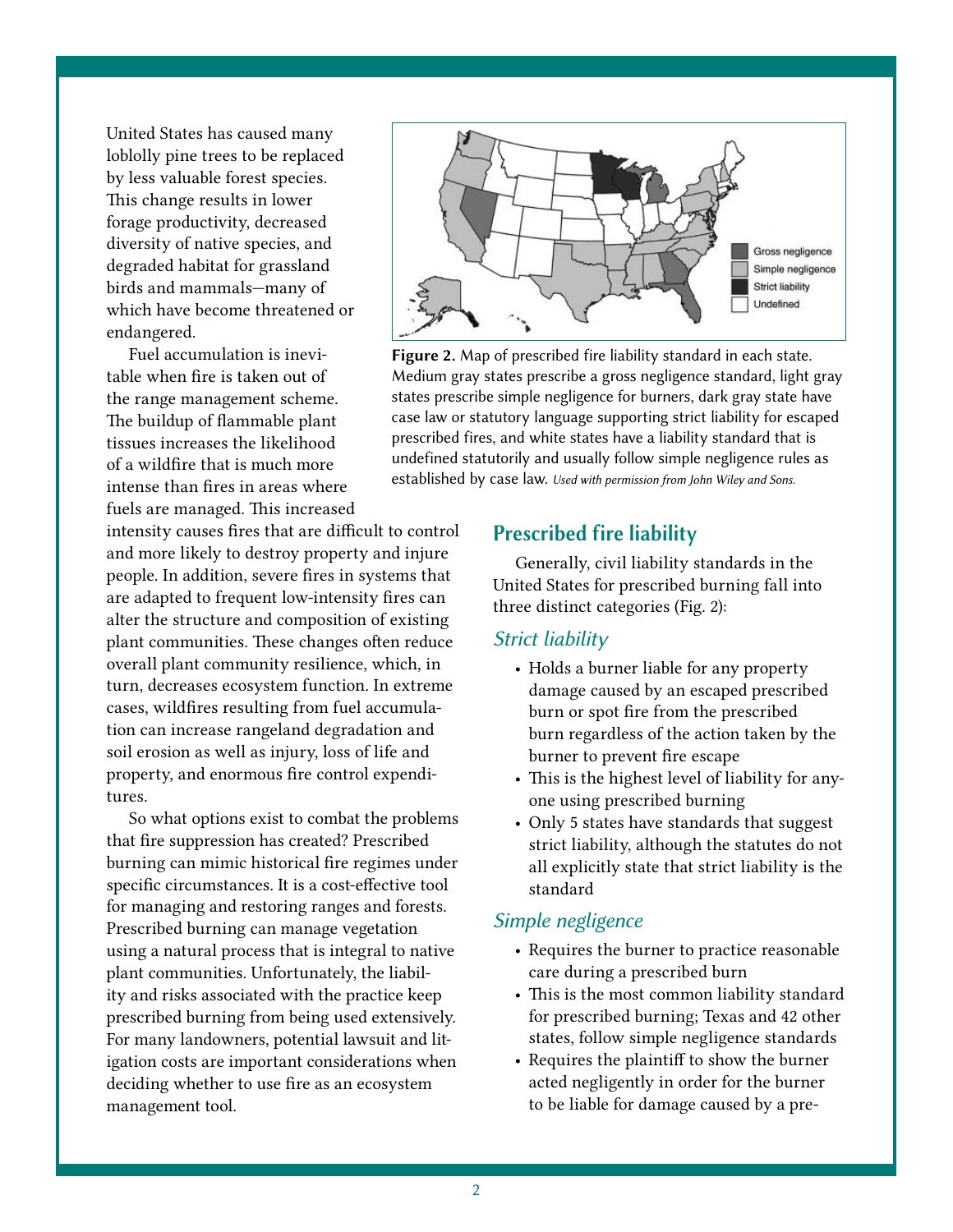scribed burn that escapes or is the source of a spot fire

• In Texas, this standard is stated explicitly under Texas Natural Resource Code § 153.081. In many states, such as in New Mexico, this standard is established through case law.

# *Gross negligence*

- If a certified prescribed burner follows codified regulations regarding prescribed burning, a plaintiff must demonstrate the burner showed reckless disregard of the duty of care owed to others
- In states with gross negligence standards, simple negligence typically will apply if regulatory requirements are not fulfilled
- Statutes identifying gross negligence liability standards have been enacted in Florida, Georgia, Michigan, and Nevada
- Gross negligence statutes are also an incentive to follow their requirements and receive prescribed burn training—better trained burners lower the risk of an escape and the cost for the burner and adjacent property owners
- Gross negligence incentivizes creating defensible space and fire-wise construction since the burden of liability is shifted from the burner onto neighbors under a gross negligence standard (this type of fire safety response can also help reduce the spread of wildfire)

In some states, legislators have revised state liability laws to counter concerns of liability by private landowners and to promote the use of prescribed burning to manage fuel loads which mitigates wildfire. For example, in 1990 Florida passed the Prescribed Burning Act, which is nationally recognized as landmark legislation that protects a landowner's right to use fire as a management tool. Under this act, a landowner or burner gains the right to burn. As a result, the burner could not be held civilly liable for damages unless simple negligence in using prescribed fire was found. Following the devastating 1998 wildfire season, the Florida legislature modified its Prescribed Burning Act such that a burner cannot be found civilly liable unless a court finds that the burner exhibited gross negligence. Following Florida's example, other states have changed their laws such that the landowner's right to use prescribed burning is explicit. In addition, new prescribed burning laws clearly state the applicable liability standard, and in some states, lessen the liability burden on landowners using prescribed burning. Although these statutory reforms appear positive for prescribed burning, it is unclear that they are achieving their intended purpose of providing adequate incentive for landowners to manage more acres with prescribed burning.

# Examples of statute reform for prescribed burning

- Florida statutes list requirements that should be met to by burners, including a written burn plan and that a Certified Prescribed Burn Manager (CPBM) to be on site during the actual burn, as well as having an adequate crew, equipment, and firebreaks
- Florida changed their liability standard from simple to gross negligence if all requirements are met; however, if regulatory requirements are not met, simple negligence applies
- Georgia followed Florida's example, but does not require an onsite CPBM, adequate crew, equipment, etc., and only requires the burner to obtain a permit from the Division of Forestry before conducting a prescribed burn
- Alabama, South Carolina and North Carolina passed right to burn laws which require a CPBM and written burn plan, but each maintained simple negligence standards
- County or state officials can establish burn bans in most states during dangerous fire weather, but many states' statutes, includ-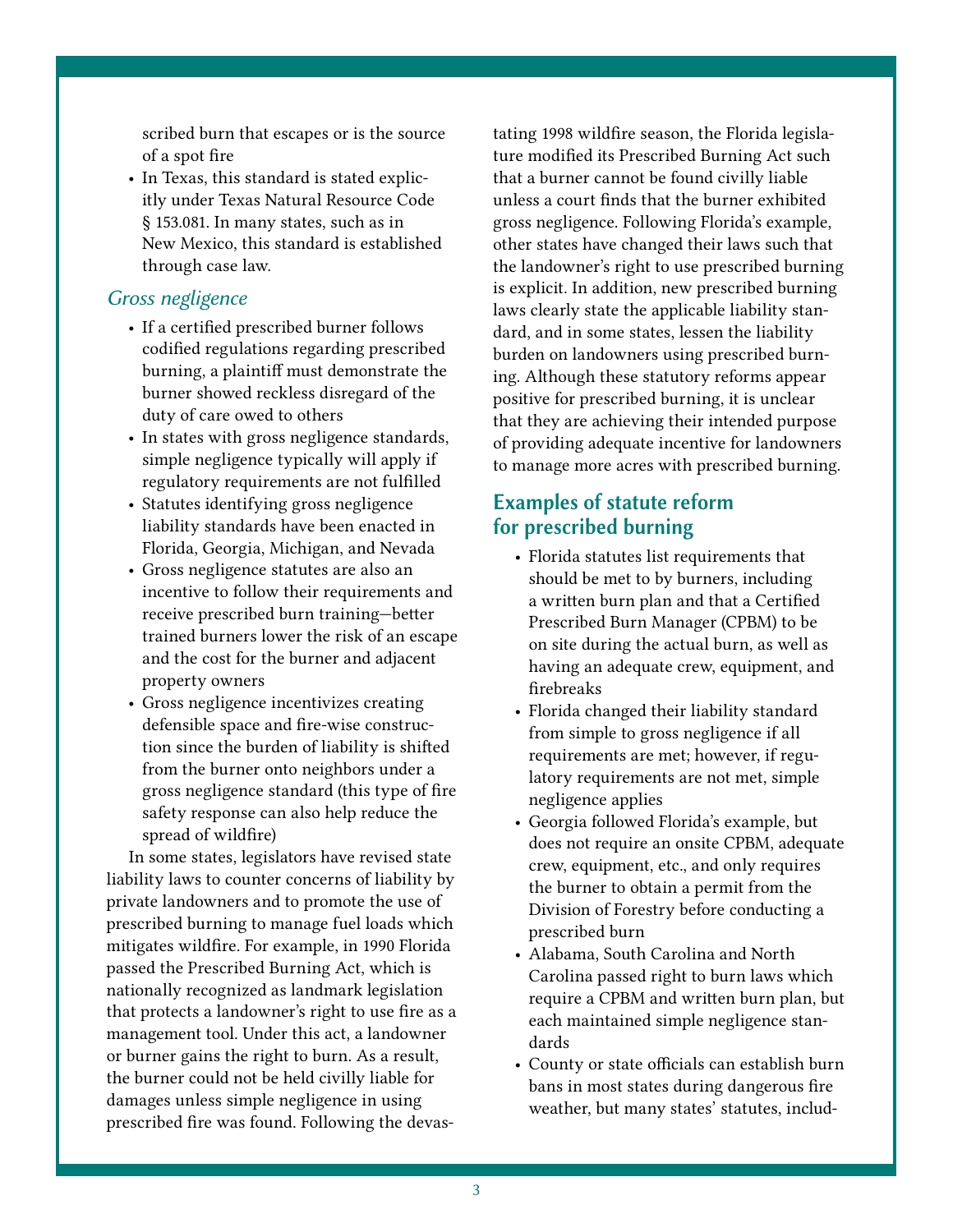ing Alabama, North Carolina, Georgia, and Texas, provide exemptions for CPBMs during burn bans. Georgia extends its exemption to all landowners (even uncertified) burning for pasture and field management

# Have reforms to liability laws resulted in more acres being burned?

From 2008-2013, fewer acres were treated with prescribed burning and the annual number of fires was lower in simple negligence states than in gross negligence states (Fig. 3). States with gross negligence liability standards burned 7100 more acres per county per year than states with simple negligence standards. Interestingly, states requiring a written burn plan, a CPBM on site, and adequate equipment, personnel, and firebreaks, burned the same number of acres and had similar annual numbers of fires as states that only required filing a permit. Instead of discouraging landowners from using prescribed burns because the additional requirements seem onerous, they may encourage burning by showing burners did not acted negligently in the case of an escape. In addition, the increased training and safety awareness that come with those requirements, results in better prepared burners. This preparation and lower liability standards incentivize the use of prescribed burns.

# The importance of prescribed burn associations

Prescribed burn associations (PBAs) are critical to the effective use of prescribed burning. These associations provide a non-legislative mechanism for limiting liability for prescribed burning by private landowners. PBAs are landowner cooperatives whose goal is to use prescribed burning to manage vegetation on private lands—they are established to share the cost of burning. Typically, each association consists of several county or multi-county chapters that share labor and equipment, facilitate knowledge sharing and training opportunities, and spread the costs of liability insurance across their members. In Oklahoma and Texas, PBAs have driven legislation that allows CPBMs to burn during burn bans to meet management objectives that depend on intense fires. PBAs hold regular business meetings, elect officers, and provide hands-on training to members who want to learn more about prescribed burning. The Prescribed Burn Alliance of Texas



Figure 3. Average annual percentage of land area burned and average annual number of burns between contiguous counties with simple negligence and gross negligence (top row), permit requirements only and additional requirements (middle row), and burn ban exemptions for certified prescribed burn managers (CPBMs) or land management (bottom row). *Used with permission from John Wiley and Sons.*